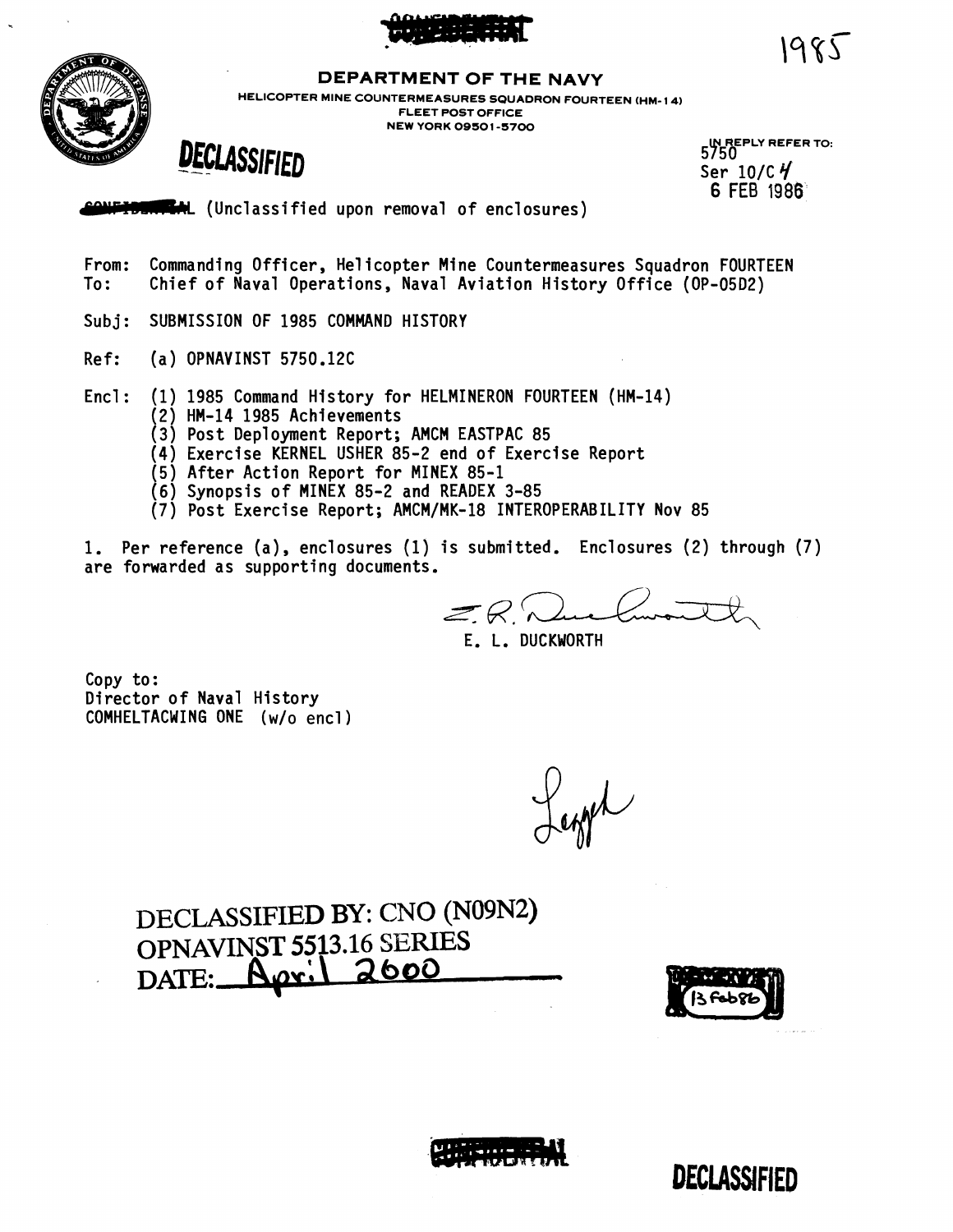#### <u> Leonard Contra</u>

#### 1985 COMMAND HISTORY FOR HELMINERON FOURTEEN (HM-14)

HM-14 is assigned to Helicopter Tactical Wing ONE at NAS Norfolk, Va. The squadron is capable of rapid deployment and can operate from either aviation capable vessels or shore bases to carry out its primary mission of airborne mine capable vessels or shore bases to carry out its primary mission of airborne mir<br>countermeasures (AMCM). Significant achievements for the year are included as enclosure (2). CDR C. F. Harrison commanded HM-14 from 1-9 Jan 1985. During the remainder of 1985 the squadron was commanded by CDR E. L. DUCKWORTH.

| $15 - 16$                         | Conducted Flight OPS in support of MRCI on USS NASSAU (LHA-4)                                                                                                    |
|-----------------------------------|------------------------------------------------------------------------------------------------------------------------------------------------------------------|
| <b>FEBRUARY</b><br>3 <sup>1</sup> | Deployed to Pacific Coast and embarked in USS TRIPOLI for Eastern                                                                                                |
| 12 <sup>7</sup>                   | Pacific deployment Encl (3).<br>Conducted Flight OPS in support of MRCI on USS OGDEN (LPD-5)<br>San Diego, CA.                                                   |
| 14                                | Conducted Flight OPS in support of MRCI on USS NEW ORLEANS (LPH-11)<br>San Diego, CA.                                                                            |
| $21 - 22$                         | AMCM/MK-18 INTEROPERABILITY San Diego, CA.                                                                                                                       |
| <b>MARCH</b>                      |                                                                                                                                                                  |
| $\mathbf 1$                       | Briefed VADM HUGHES DCNO for Logistics on AMCM capabilities<br>San Diego, CA.                                                                                    |
| $2 - 3$                           | Conducted minesweeping operations for Port Breakout exercise at<br>San Diego, CA.                                                                                |
| $4 - 5$                           | Conducted minesweeping operations for Port Breakout exercise at<br>Long Beach, CA.                                                                               |
| $6\phantom{.}6$                   | Flew Search and Rescue mission for disabled sailboat offshore Mexico<br>from San Diego, CA.                                                                      |
| $7 - 10$                          | Conducted minesweeping operations in support of operation Kernel                                                                                                 |
| 8                                 | Usher 85-2 in Long Beach, CA. (Encl (4))<br>Hosted foreign Naval attaches San Diego, CA.                                                                         |
| 14                                | Conducted brief for senior foreign officers from Amphibious School,<br>NAB Coronado, CA.                                                                         |
| 18                                | Supported MRCI for USS Cleveland (LPD-7) San Diego, CA.                                                                                                          |
| 20 <sub>2</sub>                   | Supported MRCI for USS Dubuque (LPD-8) San Diego, CA.                                                                                                            |
| <b>APRIL</b>                      |                                                                                                                                                                  |
| $15 - 20$<br>17                   | Mine exercise 85-1 Monterey Bay, CA. (Encl (5))<br>Briefed Superintendant and Senior Staff of Naval Post Graduate<br>School - MK-105 demonstration Monterey, CA. |
| <b>MAY</b>                        |                                                                                                                                                                  |
| $20 - 23$                         | AMCM/MK-18 INTEROPERABILIY San Diego, CA.                                                                                                                        |
| $20 - 24$                         | Indoctrinate Midshipmen on AMCM TACTICS San Diego, CA.                                                                                                           |
| 31                                | Conducted Minex 85-2 in Astoria, OR.                                                                                                                             |

**Classified by: Mu1 tiple Sources Declassify on: OADR** Enclosure (1)



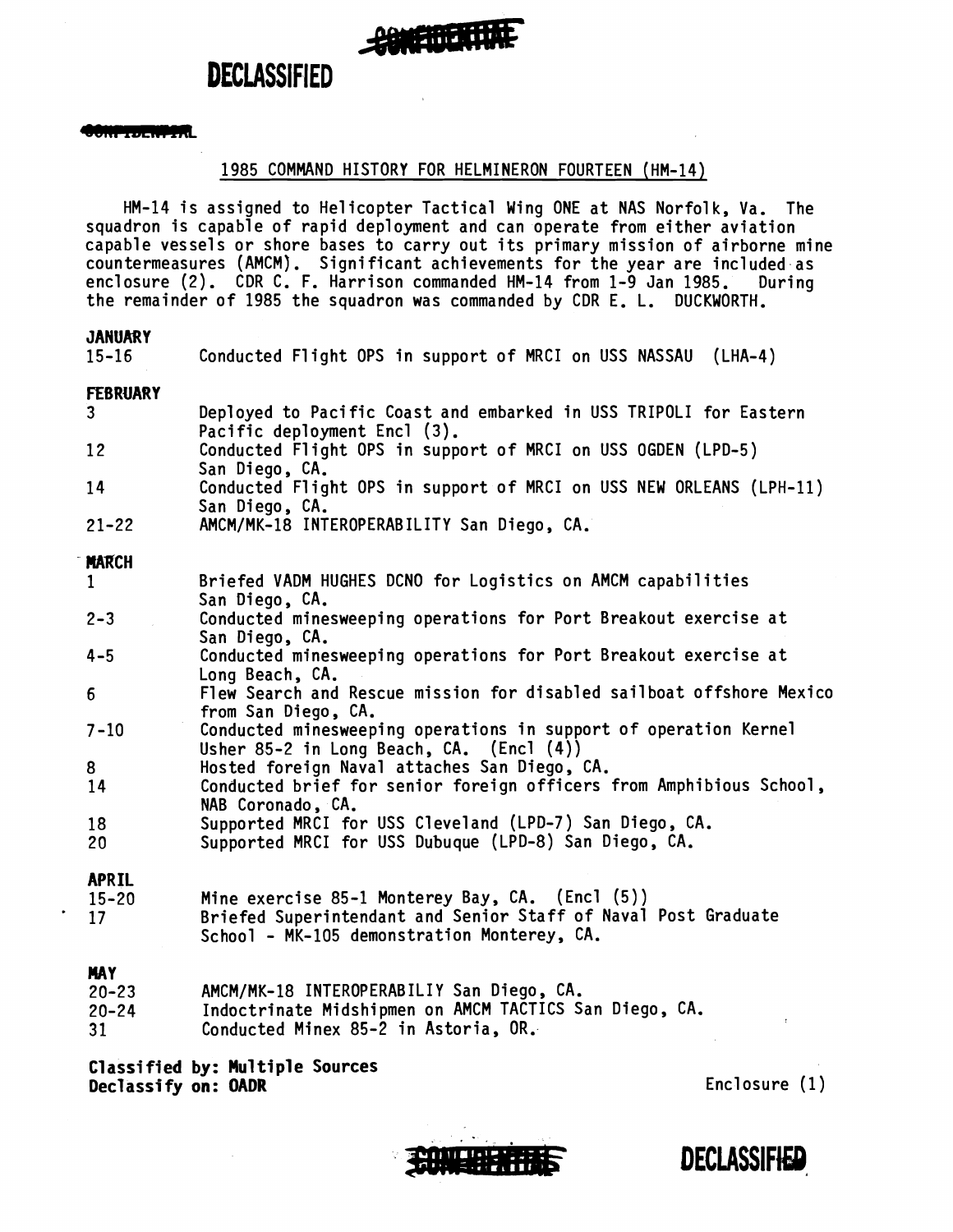DECLASSIFIED

#### JUNE

|    | Completed Minex 85-2 Astoria, OR. (Encl (6))      |
|----|---------------------------------------------------|
| 22 | Returned to Norfolk from Pacific Coast Deployment |

#### JULY

17 Conducted Fleet Awareness Training NAS Whiting Field, FL.

#### AUGUST

| $5 - 9$   | Command ISIC inspection conducted by COMHELTACWING ONE |
|-----------|--------------------------------------------------------|
| ۹         | AQS-14 Brief to COMDESRON 32 Norfolk, VA.              |
| $12 - 16$ | Squadron MRCI                                          |
| $12 - 14$ | READEX 3-85 Norfolk, VA.                               |
| $17 - 18$ | Quonset State Airshow, Quonset State Airport, RI.      |

#### **SEPTEWBER**

| $\mathbf{A}$ | Conducted MRCI on USS Trenton (LPD-14) Norfolk, VA.               |
|--------------|-------------------------------------------------------------------|
| $9 - 11$     | Completion of squadron MRCI Operations                            |
| 20           | MK-105 Launch/Raydist Brief for VADM DUNN, COMNAVAIRLANT Norfolk, |

#### **OCTOBER**

| 23 | Conducted MRCI on USS Guadalcanal (LPH-7) Norfolk, VA. |
|----|--------------------------------------------------------|
| 26 | Deployed to San Diego, CA.                             |

#### **NOVEMBER**

|    | Received Dynamic Component Bulletin 60 directing the removal of all              |
|----|----------------------------------------------------------------------------------|
|    | sleeve and spindles, grounding all A/C.                                          |
| 18 | Received new sleeve and spindles, resumed flight operations                      |
| 26 | Briefed Commander EOD Group ONE on AMCM/MK-18 Interoperability San<br>Diego, CA. |
|    |                                                                                  |

#### **DECEWBER**

**3**  Returned from San Diego deployment.



Enclosure (1)

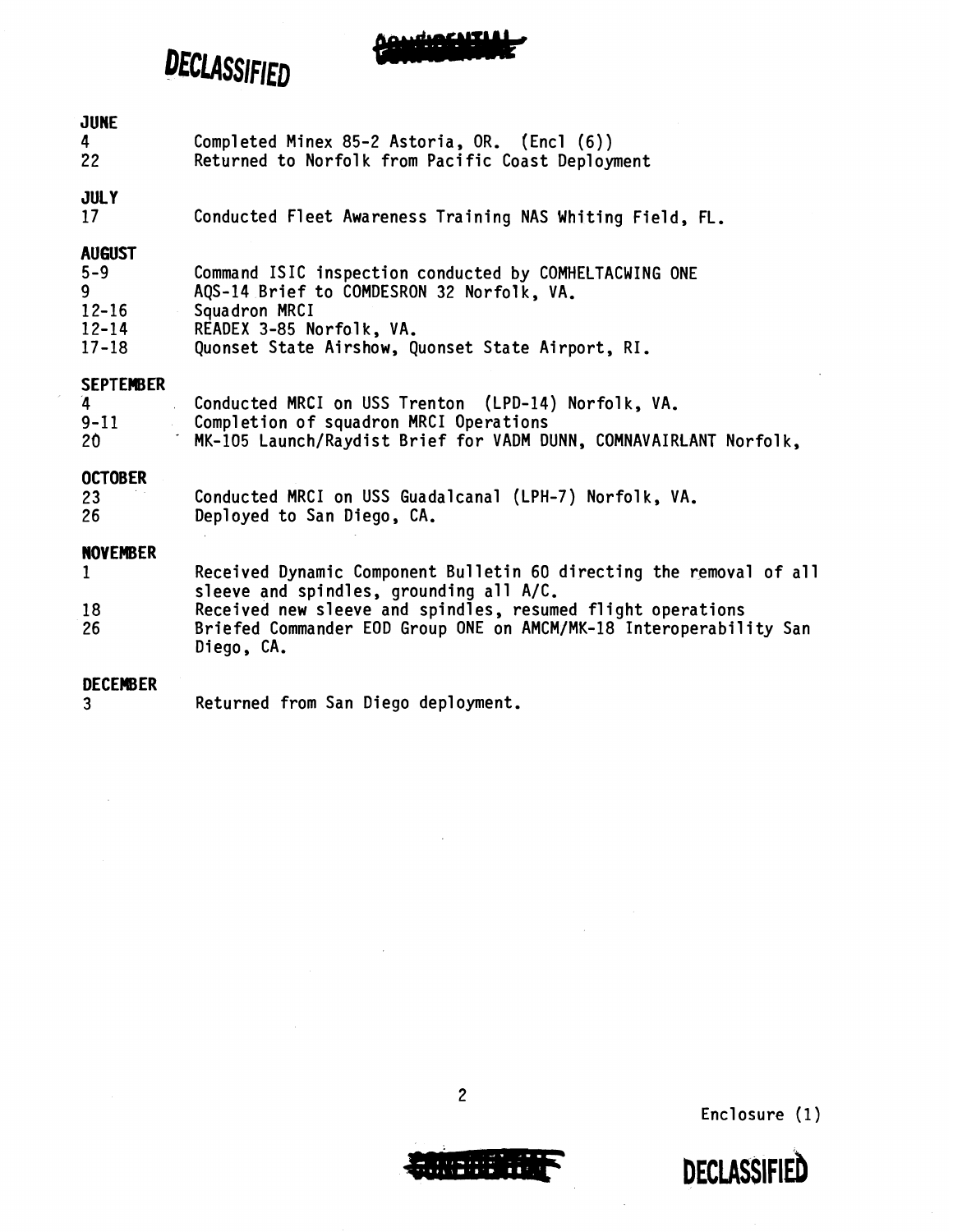

DECLASSIFIED

#### Macassas asset

#### **HM-14 ACHIEVEMENTS**

#### 1. Achievements in Combat Readiness

- a. Flight hours:
	- (1) Total hours: 2227.3
		- $(2)$  Total day hours/percent of total: 2068.9/93
		- (3) Total night hours/percent of total:  $158.4/07$
		- (4) Embarked hours/percent of total: 642.3/29
		- (5) Embarked day hours/percent of embarked hours: 630.0/98
		- (6) Embarked night hours/percent of embarked hours: 12.3/02

|      |      |      | (7) Utilization rate per month/average for year: |      |            |
|------|------|------|--------------------------------------------------|------|------------|
| Jan  | Feb  | Mar  | Apr                                              | May  | Jun        |
| 15.7 | 51.4 | 62.0 | 36.4                                             | 32.0 | 40.7       |
| Jul  | Aug  | Sep  | 0ct                                              | Nov  | <b>Dec</b> |
| 32.8 | 33.0 | 31.6 | 38.5                                             | 43.0 | 35.0       |

Average for year: 37.9

#### b. Mission hours:

- (1) AMCM time/percent of total hours: 694.9/31
- (2) AMCM time ashore/percent of total AMCM time: 342.7/49
- (3) AMCM time embarked/percent of total AMCM time: 352.2/51
- (4) Tow time/percent of AMCM time: 380.5/55
- (5) Tow time ashore/percent of total tow time: 180.5/47
- (6) Tow time embarked/percent of total tow time: 200.0/53
- (7) VOD hours/percent of total hours: 82.6/3
- (8) VOD hours ashore/percent of total VOD hours: 15.7/19
- (9) VOD hours embarked/percent of total VOD hours: 66.9/81

**Classified by: Mu1 tiple Sources Declassify on: OADR** 

Enclosure (2)

DECLASSIFIED

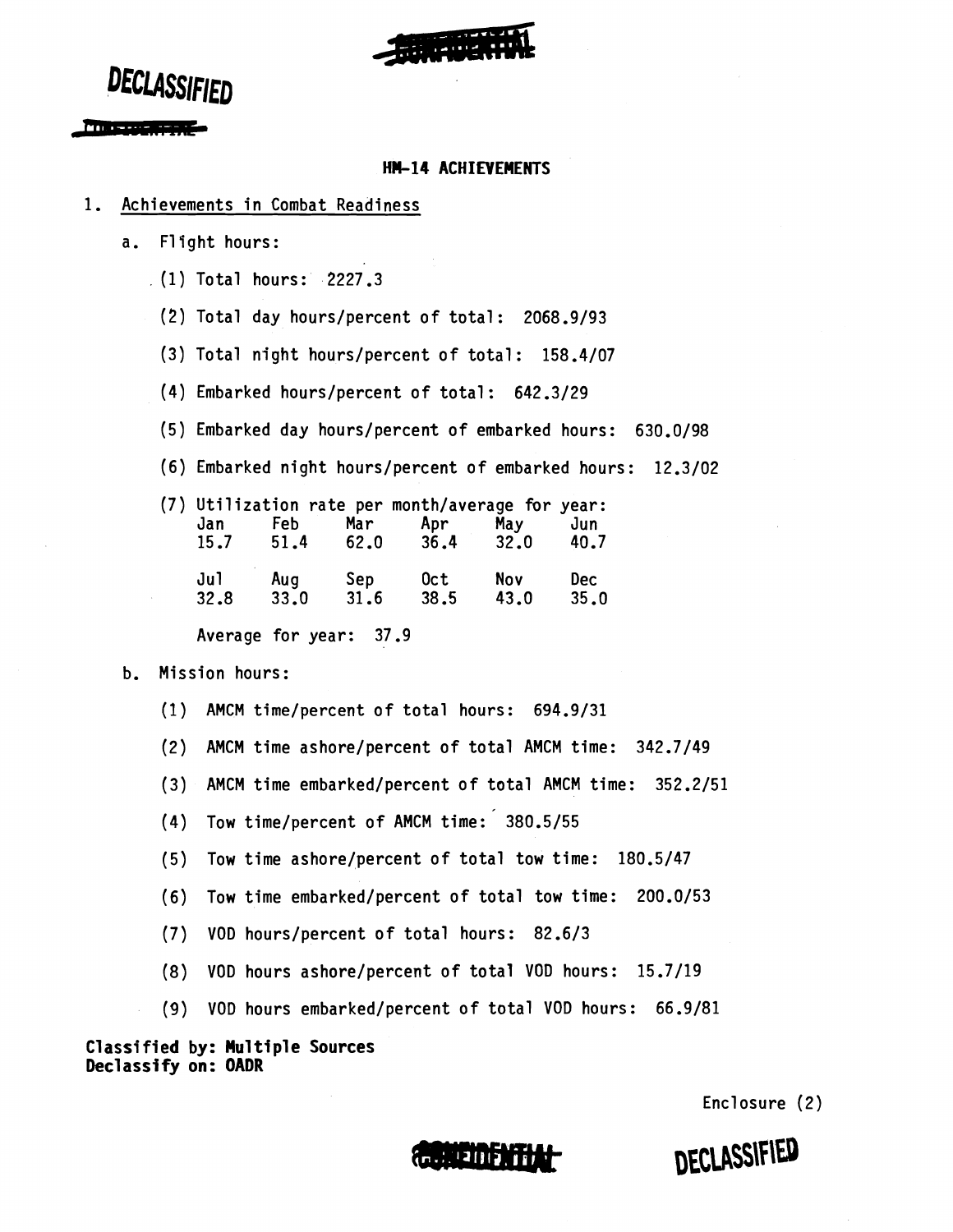- (10) Utility hours/percent of total hours: 380.5/17
- (11) Number of PAX/pounds cargo/pounds mai 1 /pounds outsized cargo: 78,140
- c. Deck Landings:
	- (1) Total deck landings: 970
	- (2) Day deck landings/percent of total: 909/94
	- (3) Night deck landings/percent of total : 61/04

d. OPTAR Management by Quarter and Calendar Year:

(1) Total flight hours granted/total flight hours used/percent:

| $\frac{0}{0.645}$ | QTR 2<br>$\overline{626}$ | <u>QTR 3</u><br>549 | <u>QTR 4</u><br>405 | <b>TOTAL</b><br>$\sqrt{2225}$ |
|-------------------|---------------------------|---------------------|---------------------|-------------------------------|
| 646               | 627.3                     | 549                 | 405                 | 2227.3                        |
| 100               | 100                       | 100                 | 100                 | 100                           |

(2) OPTAR utilization QTR inputs

|     |  | 85 2nd (A) * Grant \$203,770.31 | EXP. \$203,762.17          | 99.9996% |
|-----|--|---------------------------------|----------------------------|----------|
|     |  | 3rd (B) Grant \$199,800.00      | EXP. \$197,056.74          | 99.624%  |
| 4th |  | $(C)$ ** Grant \$208.700.00     | EXP. \$209,347.96 100.310% |          |
|     |  | 86 1st (D) Grant \$114,200.00   | EXP. \$113,556.70          | 99.437%  |

\* \$70.31 Carry forward from 1st QTR FY 85 \*\* \$743.26 Carry forward for 3rd QTR FY 85

- (3) OPTAR Utilization- CY
	- (a) Granted \$724,400.00
	- (b) Spent \$723,723.57
	- (c) Utilization 99.91%

e. Flight Crew Readiness:

(1) Average number of pilots/aircrew onboard: 27/60

(2) Average number of AHAC/HAC/H2P/PQM/1st A/C/2nd A/C and A/C trainees onboard: 14/6/3/4/20/13/27

Enclosure (2)



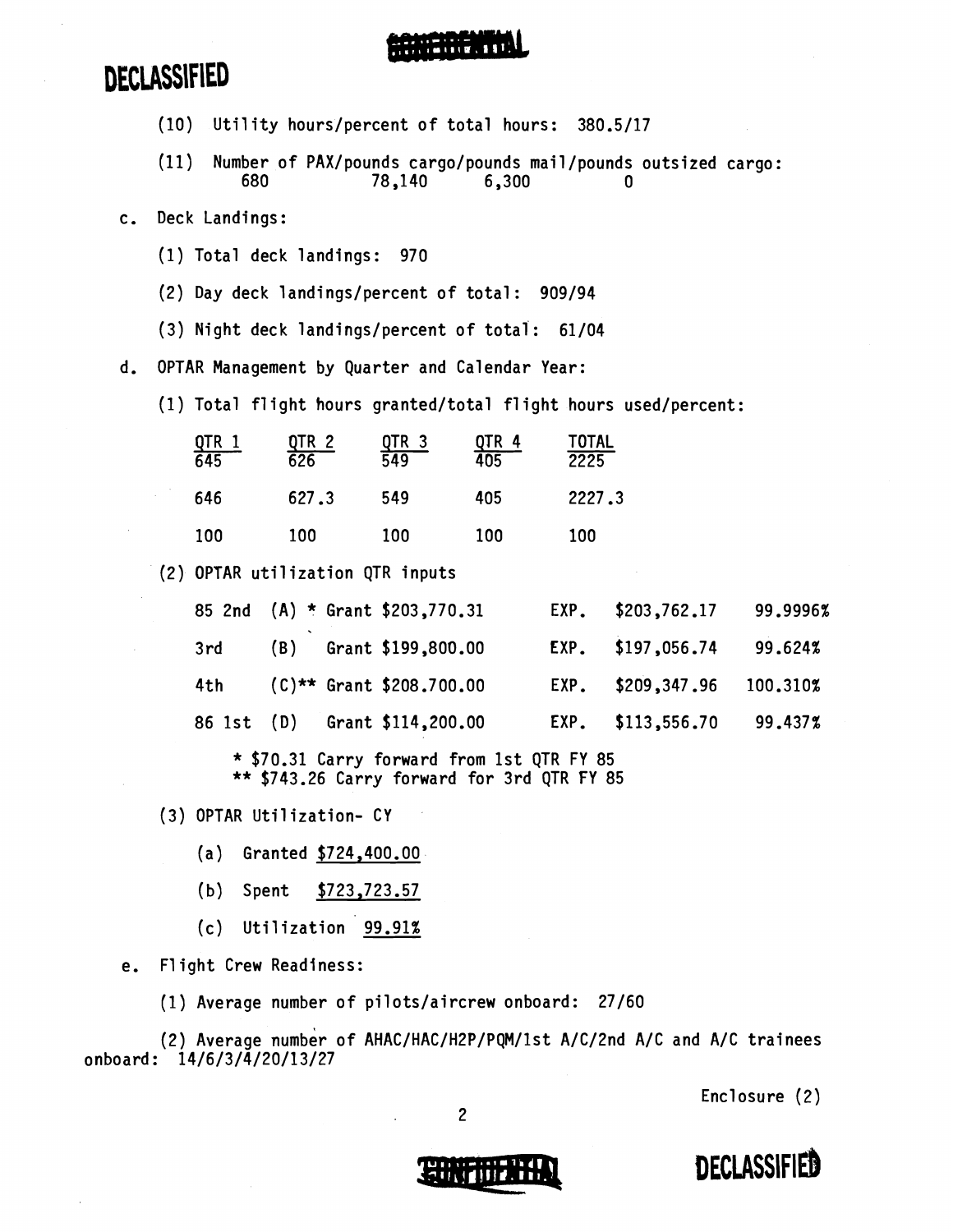

- (3) Average number of mission ready crews: 10.5
- (4) Designations granted AHAC/HAC/H2P/1st A/C/2nd A/C: 11/11/4/26/8
- (5) Plane captains trained: 27
- (6) Ordnance expended (1 isted types and number of personnel qual ified)
	- (a) .38 caliber pistol: 2,700 rounds; 54 people qualified
	- (b) MK 58 smoke float: 155
	- [c) MK 25 Smoke float: 97
	- (d) MK 44 Rescue Hoist: 33
	- (e) MK 55 Guillotine: 1
	- (f) 7.62 Ammo, M-14 rifle: 1,852 rounds, 37 people received security qualification
- 2. Achievements in Weapons System Readiness, Material Readiness
	- a. Percent mission capable (MC): 60.7

| Jan  | <b>Feb</b> | Mar  | Apr  | May  | Jun  |
|------|------------|------|------|------|------|
| 50.2 | 74.0       | 61.9 | 78.4 | 68.9 | 72.8 |
| Ju1  | Aug        | Sep  | 0ct  | Nov  | Dec. |
| 53.4 | 49.8       | 48.2 | 40.1 | 64.3 | 56.0 |

b. Percent non-mission capable maintenance (NMCM): 19.3

| Jan  | Feb  | Mar  | Apr  | May  | Jun        |
|------|------|------|------|------|------------|
| 17.4 | 19.4 | 19.0 | 11.0 | 17.2 | 14.3       |
| Jul  | Aug  | Sep  | 0ct  | Nov  | <b>Dec</b> |
| 25.8 | 28.2 | 24.9 | 21.3 | 21.5 | 11.4       |

c. Aircraft utilization rate: 37.9

| Jan  | Feb  | Mar  | Apr  | May  | Jun  |
|------|------|------|------|------|------|
| 15.7 | 51.4 | 62.0 | 36.4 | 32.0 | 40.7 |
| Jul  | Aug  | Sep  | 0ct  | Nov  | Dec  |
| 32.8 | 33.0 | 31.6 | 38.5 | 43.0 | 35.0 |

Enclosure (2)

DECLASSIFIED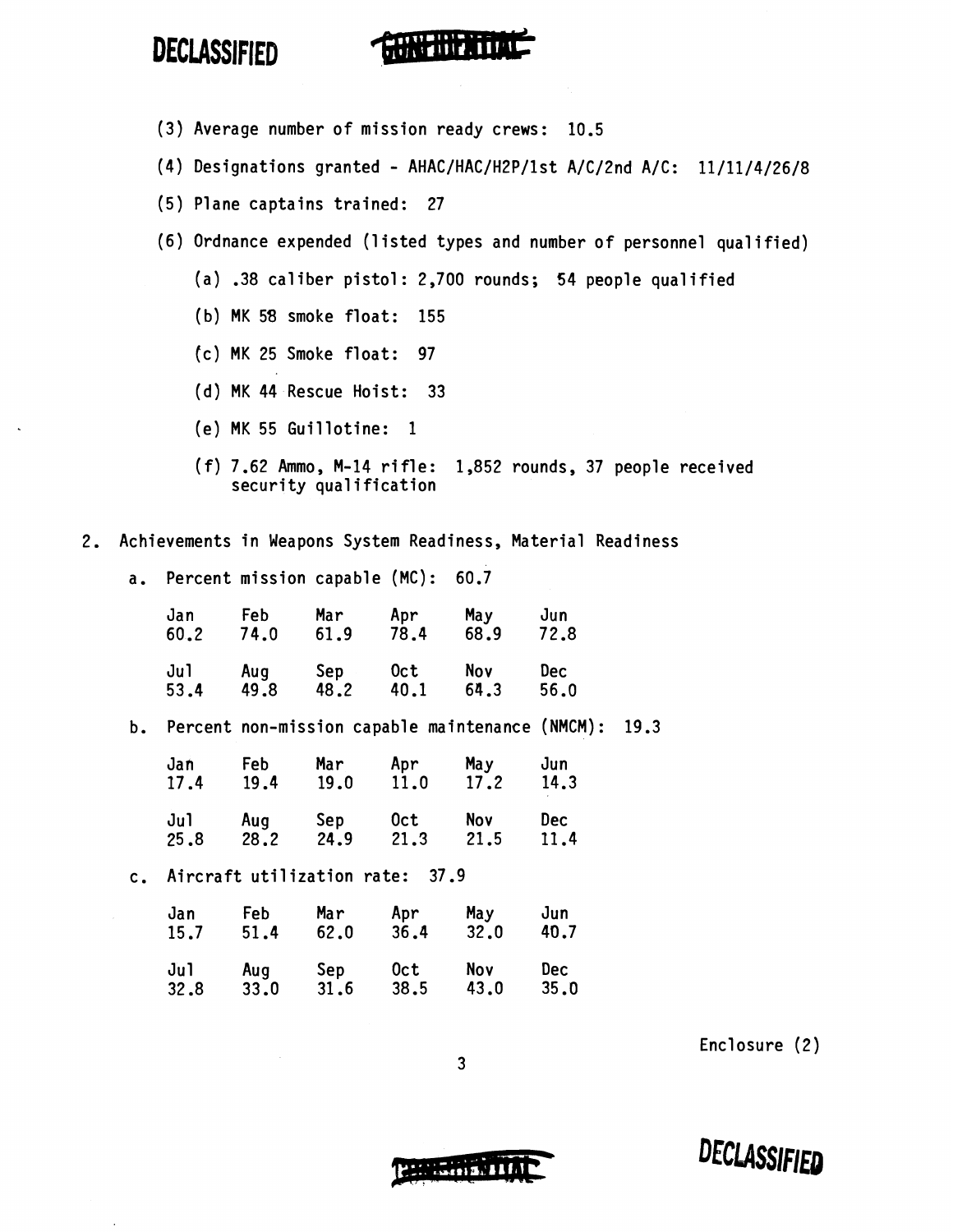

# **DECLASSIFIED** ---

d. A-799 percentage (organizational level): 4.7

| Jan | Feb | Mar | Apr | May | Jun |
|-----|-----|-----|-----|-----|-----|
| 2.3 | 8.6 | 4.6 | 4.4 | 2.3 | 3.4 |
| Jul | Aug | Sep | 0ct | Nov | Dec |
| 3.4 | 3.1 | 3.2 | 5.0 | 2.1 | 6.3 |

e. FOD Rate (tota1/1000 flight hours) 0.0

f. Average cannibalization rate (total/100 flight hours): 10.6

Items cannibalized/Rate per 100 flight hours

| Jan  | Feb            | Mar  | Apr  | May  | Jun |
|------|----------------|------|------|------|-----|
| 15   | $\overline{2}$ | 13   | 23   | 22   | 16  |
| 19.1 | 0.8            | 4.2  | 10.0 | 11.6 | 7.3 |
| Jul  | Aug            | Sep  | 0ct  | Nov  | Dec |
| 18   | 23             | 29   | 53   | 5    | 10  |
| 10.0 | 11.6           | 17.0 | 30.6 | 7.8  | 6.0 |

h. Special Interest Aircraft (SPINTAC) Management: NONE

i. MCM Department - Achievements in Weapons System Readiness, Material Readiness.

(1) A-799 percentage (organizational level): 4.04%

(2) FOD RATE: ZERO (0)

(3) Average cannibaljzation rate: 2.7 per month

### 3. Achievements in Aviation Safety

- a. ALPHA Mishaps
	- (1) Flight mishap (FM): Zero (0)
	- (2) Flight related mishap (FRM): Zero (0)
	- (3) Aircraft ground mishap (AGM) : Zero (0)

### b. BRAVO Mishaps

- (1) Flight Mishap (FM): Zero (0)
- (2) Flight related mishap (FRM): Zero **(0)**
- (3) Aircraft ground mishap (AGM) : Zero (0)

Enclosure (2)



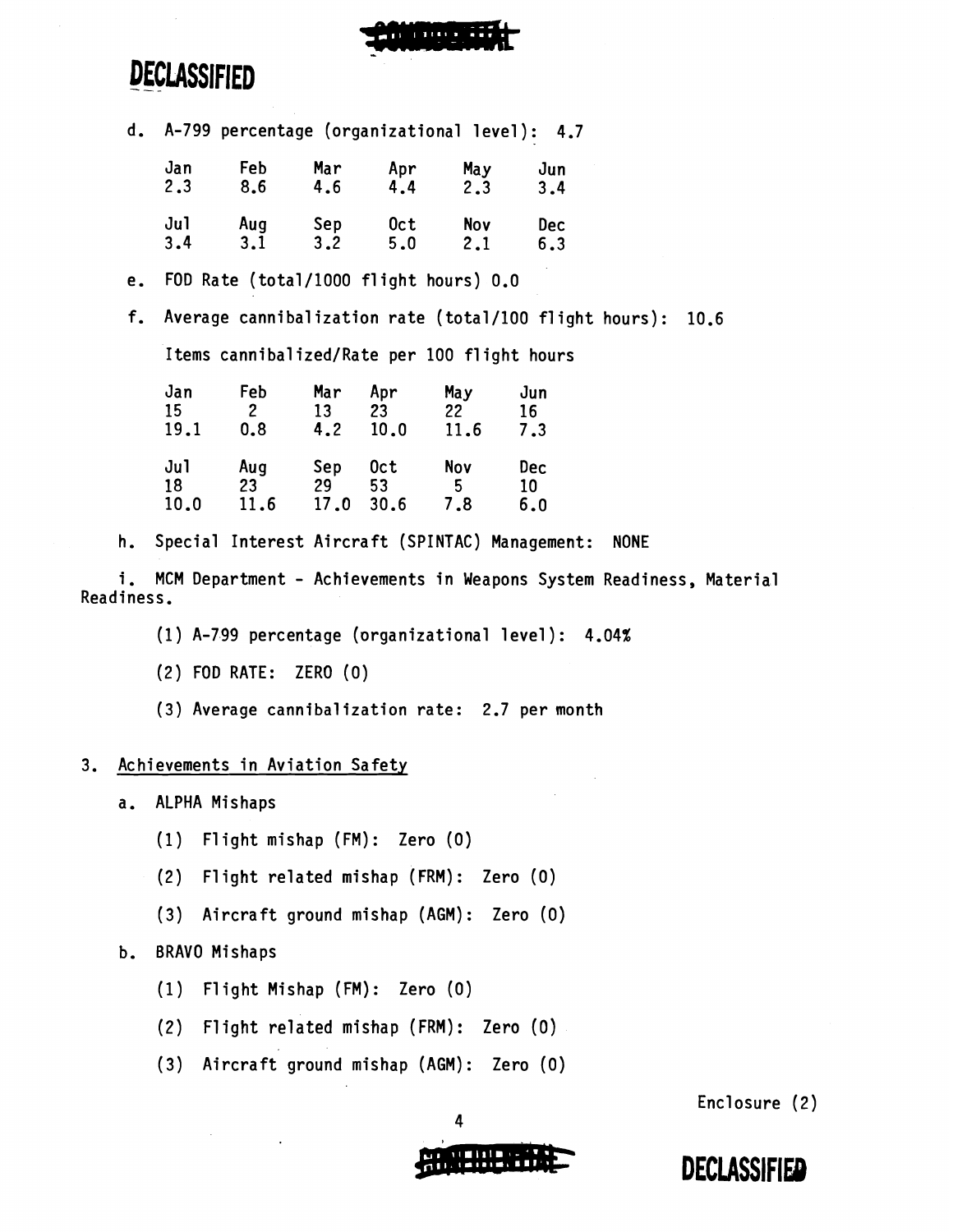

(1) Flight mishap  $(FM):$  # (1) Engine cowling departed A/C and struck rotor blades

**Ring DENTH** 

(2) Flight related mishap (FRM) : Zero (0)

(3) Aircraft ground mishap (AGM): Zero (0)

d. Number of hazard reports submitted: Five (5)

e. Ratio of total number of lost work days due to accidental injuries reported under OPNAVINST 5102.1 divided by average number of Officer/Enlisted personnel on board: 0.0296

f. Number of NATOPS changes submitted: Ten (10)

g. Accidental fatalities/injuries (all causes): ALFA, LIMA, UNIFORM: ZERO BRAVO: ZERO CHARLIE: ZERO

h. Number of QDR's submitted: Four (4)

i. Number of safety related articles submitted/published: Zero (0)

**j.** Number of flight violations: Zero (0)

k. Number of explosive ordnance mishaps submitted: Two (2)

1. Number of "Pros of the week" selected by COMNAVAIRLANT for weekly safety bulletin pub1 ication: Zero **(0)** 

,m. Number of safety standdowns/reviews conducted: Five (5)

n. Safety survey by outside organization (date/unit): 02 Oct 85/Naval Safety Center, NAS Norfolk, VA

o. Special awards received: COMNAVAIRLANT citation in recognition of seven years of operations without a class A aircraft mishap.

p. Other safety related items: Two aviation safety school graduates, one command course safety school graduate and two individual awards for life saving.

4. Achievements in Command Inspections

a. Grade for ISIC Command Inspection: 5-9 Aug 1985 - SAT

b. MRCI: 12-16 Aug 1985, 9-12 Sep 1985 - SAT, no major discrepancies for squadron.

5

Enclosure (2)



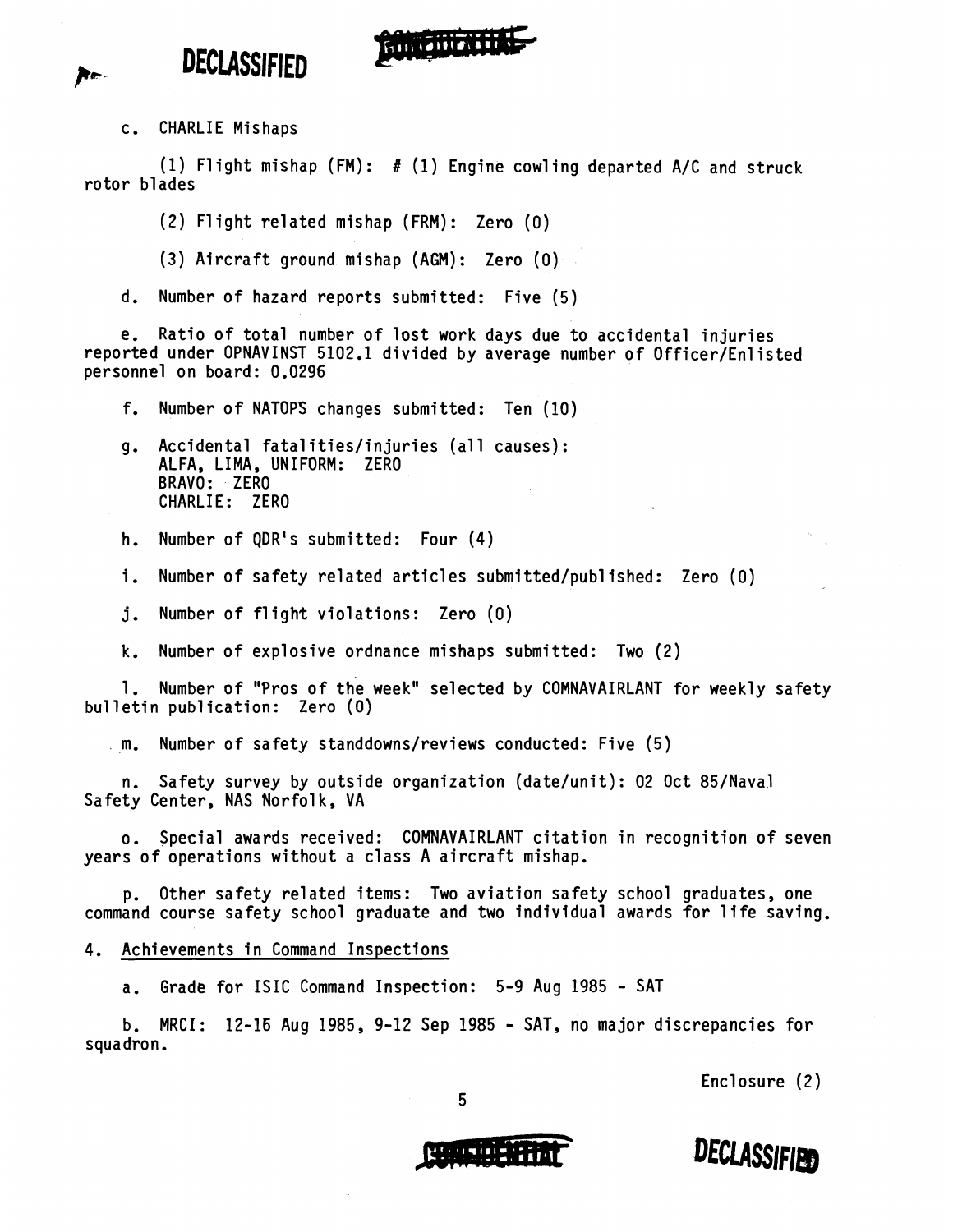

**ANDREW STATE** 

**d.** NATOPS evaluation: 28 Jan 1985 - SAT, model program noted.

e. Sar assist visit: 9 Aug 1985 - SAT, successful demonstration of rescue net performed, best 5AR equipped squadron in community as noted by evaluator.

#### 5. Achi evement in Personnel Readiness

a. Retention:

(1) Officer corps retention was 100%

| (2)Enlisted:         | 1st term | 2nd term | Career |
|----------------------|----------|----------|--------|
| Eligible             | 46       | 13       | 12     |
| Not Eligible         | 5        |          | 3      |
| <b>Reenlistments</b> | 28       | 13       | 11     |
| Gross Percent        | 55%      | 100%     | 73%    |

| . כ | Advancement:<br>Exams |                 |     |                 |  |
|-----|-----------------------|-----------------|-----|-----------------|--|
|     | March                 | E4              | E5  | E6              |  |
|     | TIR                   | $\overline{32}$ | 27  | $\overline{23}$ |  |
|     | <b>Took Exam</b>      | 31              | 25  | 22              |  |
|     | Not Recommended       |                 | 2   |                 |  |
|     | Number Selected       | 19              | 14  |                 |  |
|     | Number PNA            | 12              | 11  | 15              |  |
|     | Sep                   |                 |     |                 |  |
|     | TIR                   | 44              | 37  | 23              |  |
|     | <b>Took Exam</b>      | 36              | 35  | 20              |  |
|     | Not Recommended       | 3               | 2   | 3               |  |
|     | Number Selected       | 19              | 1 I |                 |  |
|     | Number PNA            |                 | 24  |                 |  |
|     |                       |                 |     |                 |  |

#### 6. Contributions to Tactical Development Improvement

a. List by title, tactical documents submitted:

(1) AMCM EASTPAC 85 Post deployment report/lessons learned

- (2) AMCM/MK-18 interoperability post deployment report/lessons learned
- b. List by title, operational requirements submitted: None
- c. List significant tactical projects:

Enclosure (2)



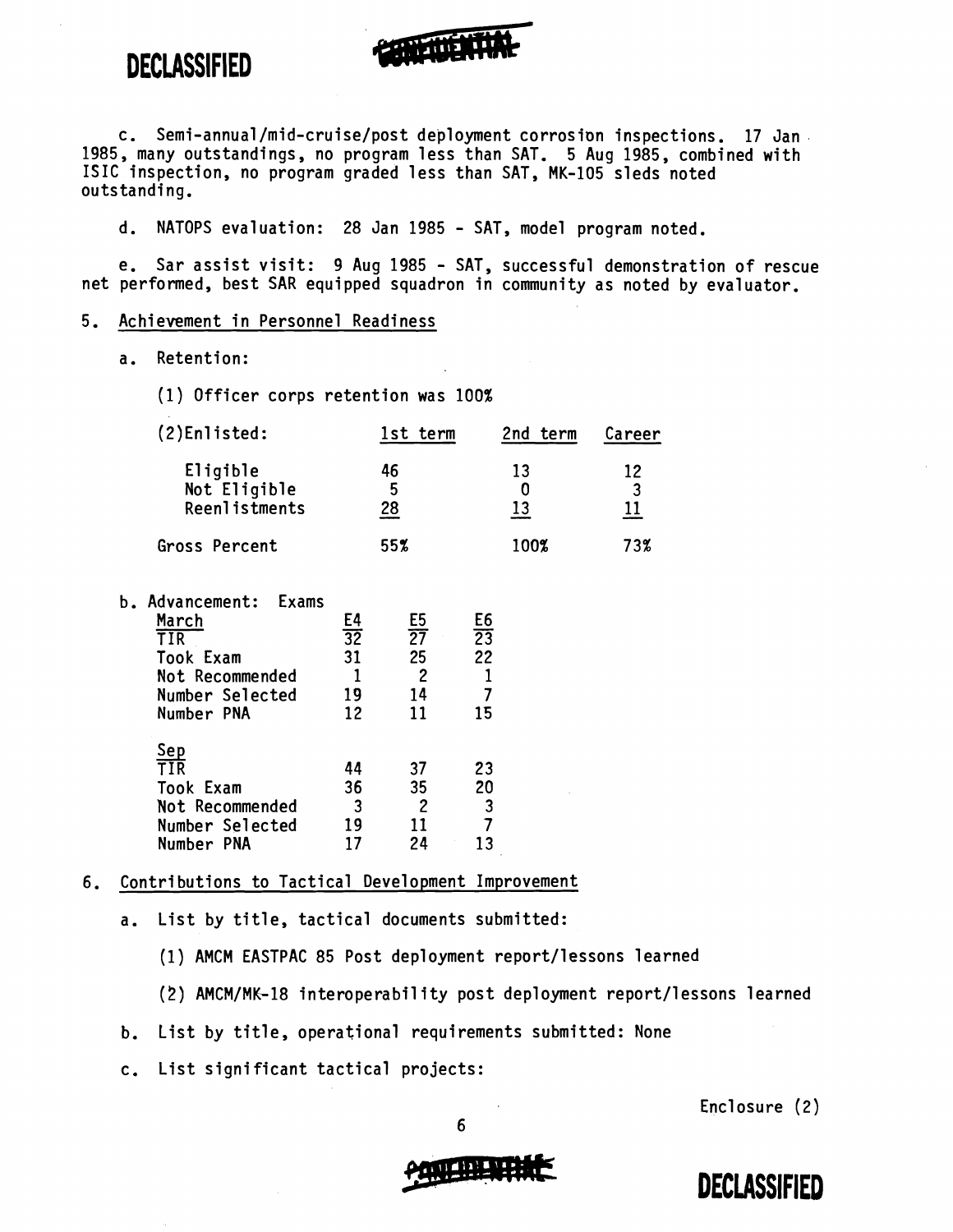DECLASSIFIED



**MANY** 

Coordinated operations between AMCM and the MK-18 Mine Detection and Neutral ization System (MDNS) was accompl ished during the squadron's EASTPAC 85 deployment. We proved that integrated operations between the two units were deproyment. We proved that integrated operations between the two units were<br>tactically feasible. In October 85, the squadron was tasked to send a three<br>aircraft detachment to NAS North Island in support of further interope aircraft detachment to NAS North Island in support of further interoperability<br>testing. Operations, conducted 18 - 27 November, led to significant tactical milestones. As a result of these developments, the AMCM/MK-18 Mine Hunting team is now deployable in response to real world contingencies.

(2) Target location computer software. (TARLOC Program)

Provided initial inputs to NCSC for development of target location software during squadron's EASTPAC 85 deployment. Requested and assisted NCSC with development of a TARLOC Program for EODMU-3 for use with their Motorola Mini-ranger navigation system. Improved data collection procedures to facilitate data inputs to program and validate accuracy of software against independently navigated location system.

(3) Integration of He1 icopter Aerial Refueling and AMCM Missions.

Utilizing Helicopter Aerial Refueling (HAR), both enroute to and upon return from the mine field, HM-14 accomplished precursor mine countermeasures mission during Minex 85-2. Two aircraft launched from USS TRIPOLI more than 300 miles from the OPAREA, air refueled, completed the missions (AQS-14 and MK-104), air refueled, and returned without mishap. This demonstrates a substantial increase in the tactical readiness of the squadron.

(4) Raydist Precise Navigation Operation.

Through extensive planning and aircrew training, HM-14 has realized near 100% availability of the raydist precise navigation system. HM-14 has successfully utilized the permanent raydist networks of San Diego, San Francisco, and Norfolk and erected successful networks in Monterey Bay, CA and Astoria, Oregon.

7. Contributions to weapons systems development

a. Leader in AQS-14 hardware and procedural development. Submitted NATOPS change for operational stream and recovery procedures. Submitted engineering investigations on nose cable assembly and clamp system (screw elongation).

b. Quickfind/AQS-14 recovery system. Submitted proposal to add the AQS-14 system to those with which the quickfind recovery system can operate. Suggestion included proposed hardware additions.

c. NWP27-2 change. Submitted change to MK-104 mod 2 allowance parts list to reflect actual configuration.

Enclosure (2)

**DECLASSIFIED** 

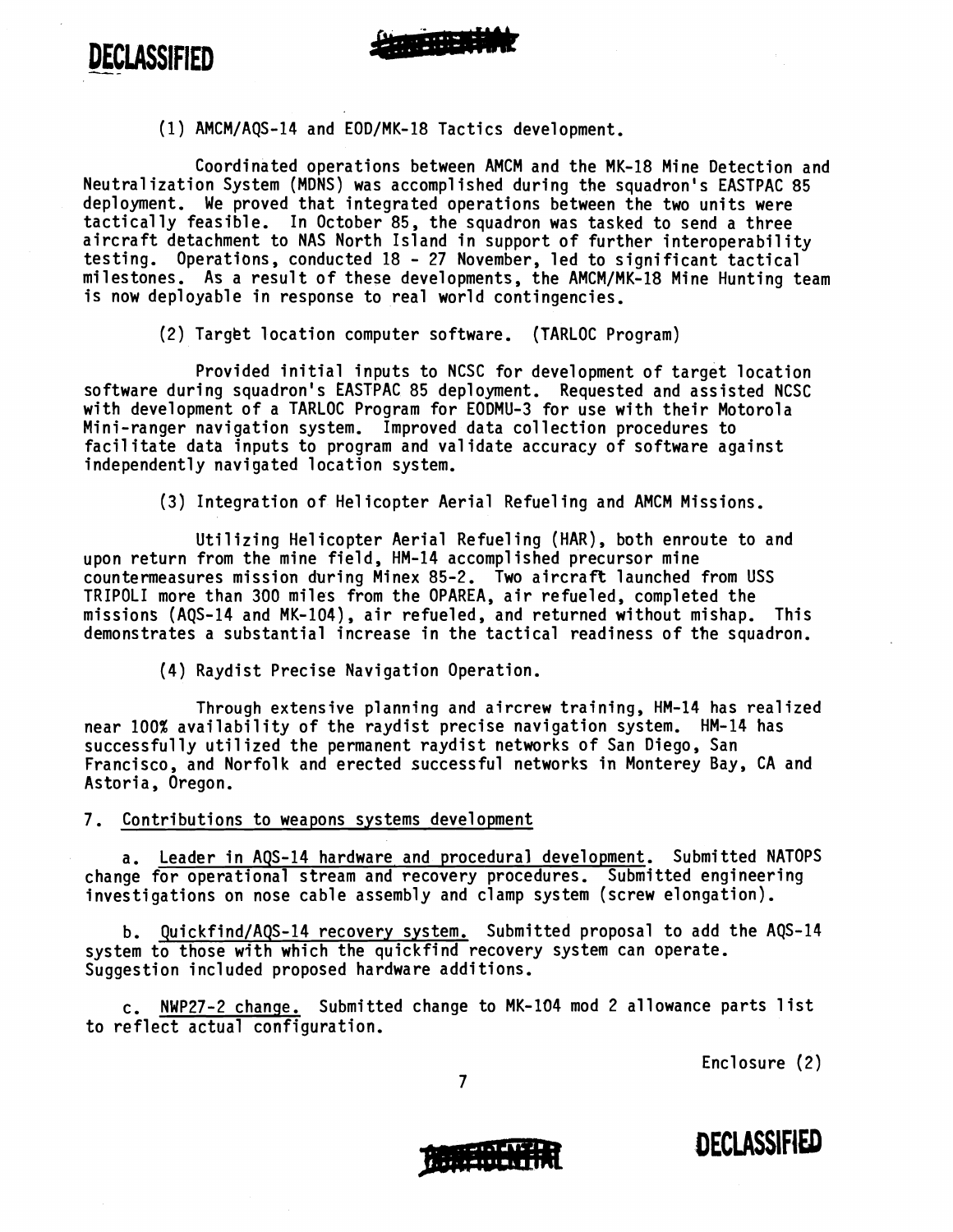d. Aux tank installation. Researched and troubleshot calibration problem and provided proposed solution. Recommended procedures were accepted which allowed use of new crashworthy tanks.

e. Raydist installation, AFC 239. Researched and resolved wiring difficulties which called for a substantial change in material used for correct raydist operation.

- 8. Additional Squadron Remarks
	- a. Squadron Awards.

(1) Letter from CO NAS North Island - Conduct during EASTPAC 1985 as a result of inspection of spaces. (BRAVO ZULU)

- b. Navy Unit Commendation received for Apr 83 to Oct 84.
- c. Meritorious Unit Commendation received for Aug to Oct 84.
- d. Individual Awards.
	- (1) Meritorious Service Medal -1
	- (2) Navy Commendation Medal s-7
	- (3) Navy Achievement Medal s-21
	- (4) Humanitarian Service Medal s-283
	- (5) Letters of Commendation-2
	- (6) Letters of Appreciation-3
	- (7) 5 individuals were nominated Combat Action Ribbons
	- (8) Approved Benesuggs-8

(9) Tidewater Chapter NHA Aircrew of the Year Award (single event): Crews of Vulcan 530 and 531 (inflight refueled AMCM mission).

 $(10)$  Tidewater Chapter NHA Aircrewman of the Year  $(AMS1 \rightharpoonup r)$ 

- (11) EAWS Designations 16
- c. Additional Squadron remarks:
	- (1) Hometown Area Recruiting Program (HARP).

OS2 Recruiting Office Norristown PA CM2 Recruiting Office Pittsburgh PA ATAN Recruiting Office Cape Girardean MO

Enclosure (2)